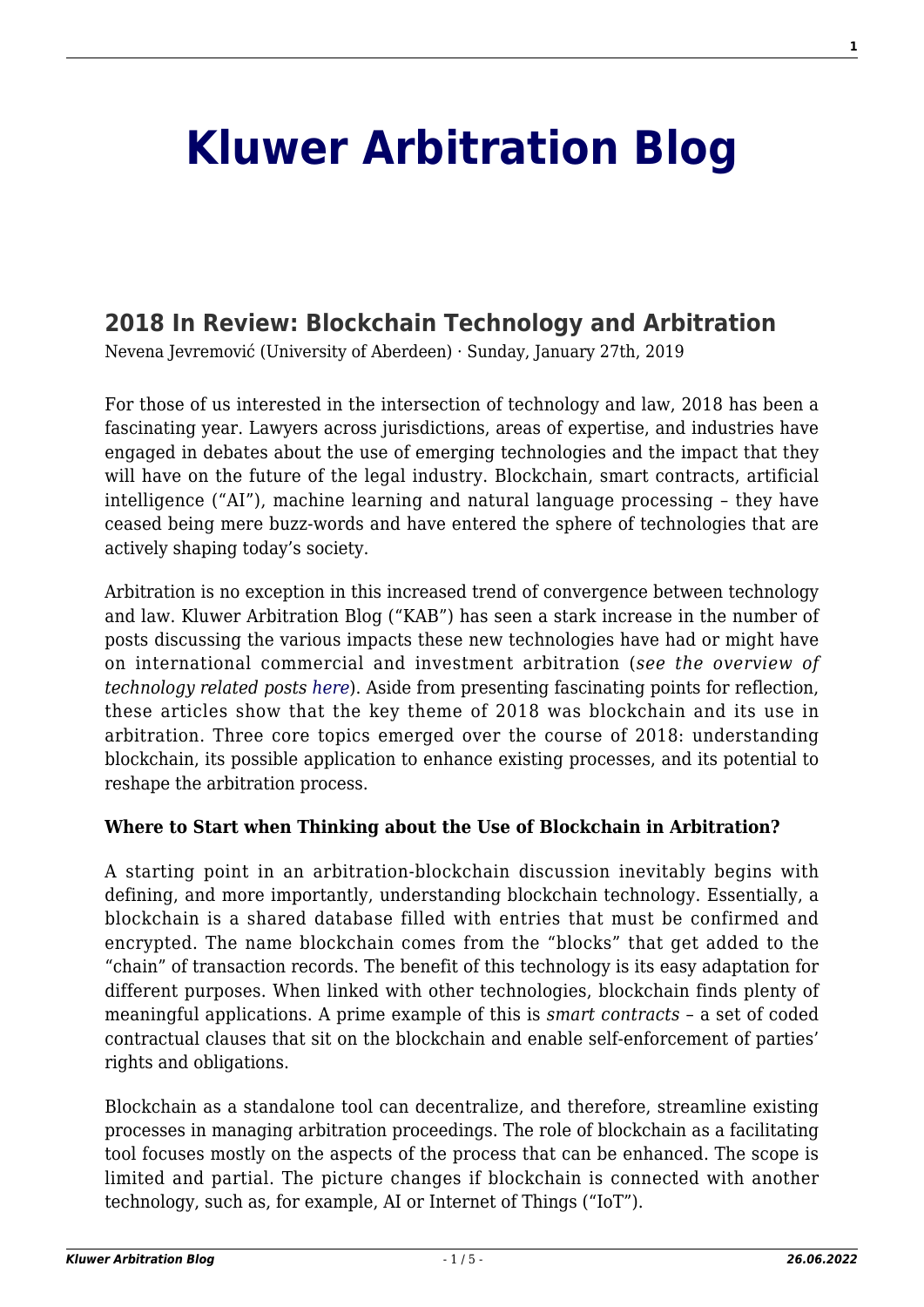#### **Is Blockchain only a Management Facilitating Tool?**

In the quest for a tool that would reduce cost and time, but still ensure all due process requirements are duly complied with, blockchain is just one in the line of technologies that have been explored thus far (the most common ones so far being audio and video conferencing tools). While implementing any new technology in a field with as many repercussions as the legal field, it is important to consider if the introduction of the technology is even warranted. The benefits of using blockchain technology to authenticate and validate smart contracts are worth the technological transition that the field will have to accommodate.

As a community, we have mostly explored the limits of using blockchain without affecting the analog nature of arbitration proceedings. Such partial automation revolves around the notion of confirming the authenticity of documents via a blockchain based system. The authentication may include various aspects of an arbitration lifecycle: from an arbitration clause, through submission and taking of evidence, to enforcement of arbitral awards, each using the benefits of the technology to enhance the efficiency of proceedings. (*See examples of these discussions on KAB [here](http://arbitrationblog.kluwerarbitration.com/2018/07/26/reputation-arbitration-building-decentralized-reputation-system-arbitrators/) and [here](http://arbitrationblog.kluwerarbitration.com/2018/04/20/blockchain-help-recognition-international-arbitration-awards/)*)

Simultaneously, looking at a wider market, one can notice a dozen blockchain-based platforms aiming at a different degree of automation. (*See, for example,* [Confideal](https://confideal.io/), [Coinlancer.io](https://www.coinlancer.io/), [Jury.online](https://jury.online/) and [Kleros](https://kleros.io/)). The full automation of the process, but for the arbitrator's assessment of the case and the decision, is something we still need to explore.

### **Will Blockchain Be the Innovative, Disruptive Industry Force that will Reshape Arbitration as We Know It?**

With emerging technologies, one can imagine automated dispute resolution platforms where these technologies are interoperable, thus enabling more efficient and bettersecured proceedings. Such full automation, however, requires careful procedural design, translated and adjusted to the conditional logic of a given programming language. Special care must be employed in drafting policies relating to those aspects that require a more nuanced understanding of legal proceedings than those that can be conveyed through conditional logic and 1s and 0s.

As a starting point, an arbitration clause would need to become a smart arbitration clause – i.e. translated into a block of code and stored on the blockchain. The first question here is would such a clause meet the requirements of Art. II of the New York Convention? Looking at smart contracts as another form of executing agreements, one could make the argument that a smart arbitration clause would be compliant with New York Convention Art. II requirements. As has been discussed on KAB [here](http://arbitrationblog.kluwerarbitration.com/2018/10/09/blockchain-adr-bringing-international-arbitration-new-age/) and [here](http://arbitrationblog.kluwerarbitration.com/2018/08/27/arbitration-smart-contracts-part-2/), at the very minimum, blockchain technology could preserve the validity of an original arbitration agreement stored therein.

By its very nature, an arbitration clause is passive. For it to be triggered, there needs to be a dispute that parties cannot otherwise resolve. While in an analog environment this means that an arbitration clause can be physically independent from the main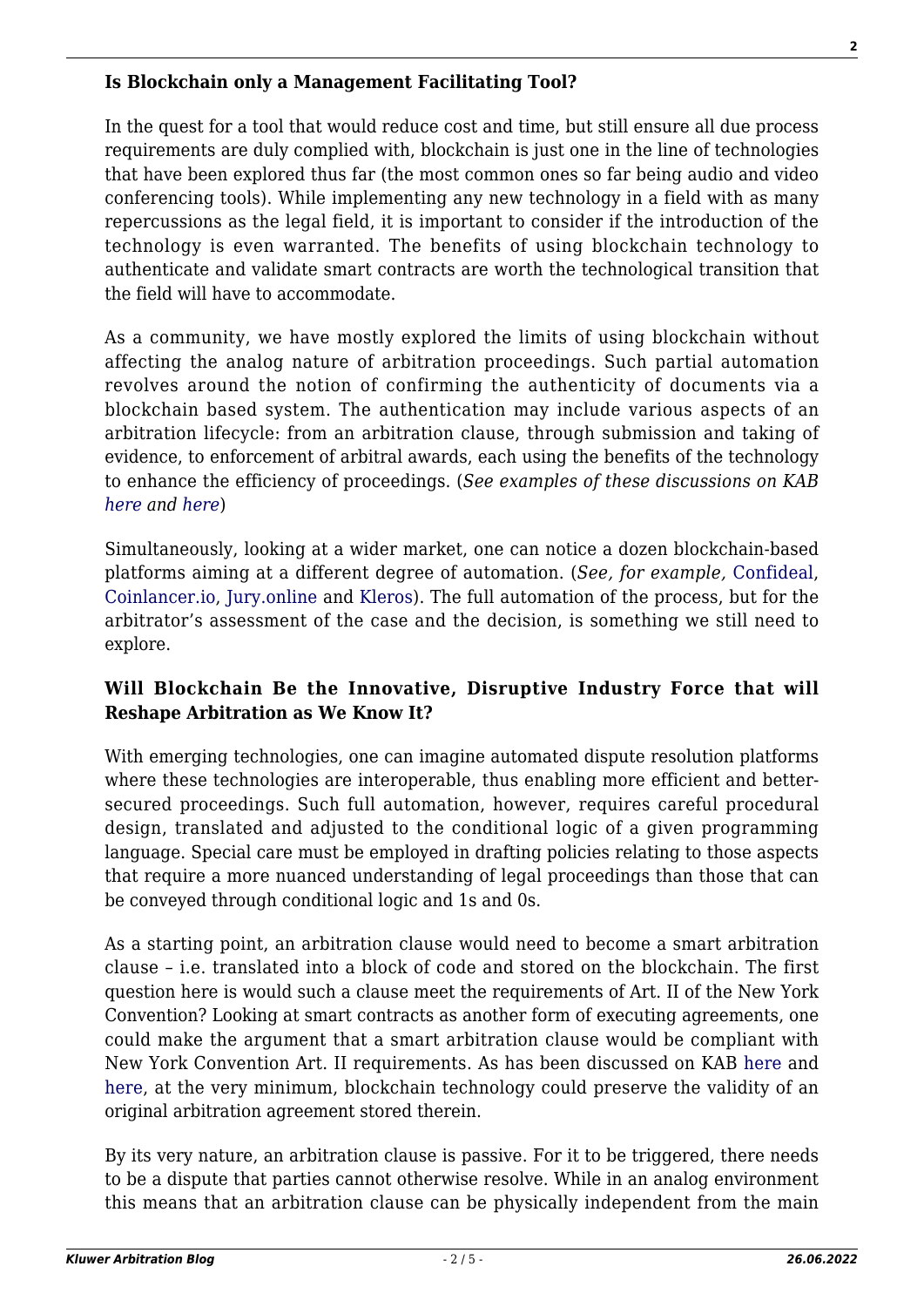agreement, in an automated environment that would not necessarily be the case. Rather, such a clause would need to be conditionally programmed and its activation made dependent on a particular event constituting breach of the parties' agreement. In simple contract terminology, an arbitration clause would be triggered if the goods are not delivered or the price has not been paid as per the terms of the contract.

A blockchain-based dispute resolution platform would exclude oral hearings and the arbitrator's decision on the case. Aside from that, theoretically, all other aspects of the process can be automated: the submission of claims and counter-claims, submission of evidence, or communication with the tribunal, to list a few.

To design the automation of a dispute resolution system, one needs to look at the nature of the process itself and find ways to enable the same outcome in a blockchainbased platform. As an example, if triggering an arbitration clause means the submission of a notice of arbitration to an institution, what comes next? Notifying the party of the breach and instructing a commencement of proceedings, or automating the commencement notification?

In the former case, it seems that the automation would stop there. The interested party would submit its notice of arbitration and the remainder of the proceedings would be administered in very much the same way as we are accustomed to. The latter option, however, seems to lead further down the path of automation to the first crossroad: Is there a need to integrate a smart arbitration clause within a dispute resolution platform of an arbitral institution?

Even if we, as the arbitration community, opt for "no", the market may still decide "yes". The businesses that transition to smart contracts, and integrate smart arbitration clauses therein, might want an integration with the institutionally designed dispute resolution platforms. They would likely see the security and stability of the system as the key advantages of such integration. The decisive element, in that case, sits with arbitral institutions.

On one hand, waiting for the tech-market to offer some stability is the best choice. We currently find ourselves in the wild west days of this technology, with insufficient standards and best practices. The technology is continuously changing and expanding. We are yet to fully grasp the potential of blockchain, either as a standalone technology or coupled with another one. The global hype around blockchain is simply not enough to incentivize any major tech investments in the development of a platform that would be integrated with a smart contract. So far, no institution has announced its intention to undertake such an endeavor. Whether and to what extent we will see arbitration institutions jumping on the tech wagon will depend on the technologies themselves, the regulatory environment, and the need of the industries.

At the same time, the last couple of years have brought independent dispute resolution blockchain-based platforms. However, we are yet to see how these platforms will operate in the future. The mere fact that they exist, even tailored to specific types of transactions, should signal to the arbitral institutions that they need to adjust and adapt to the trends by finding ways to make the technology work for their benefit and the benefit of their clients.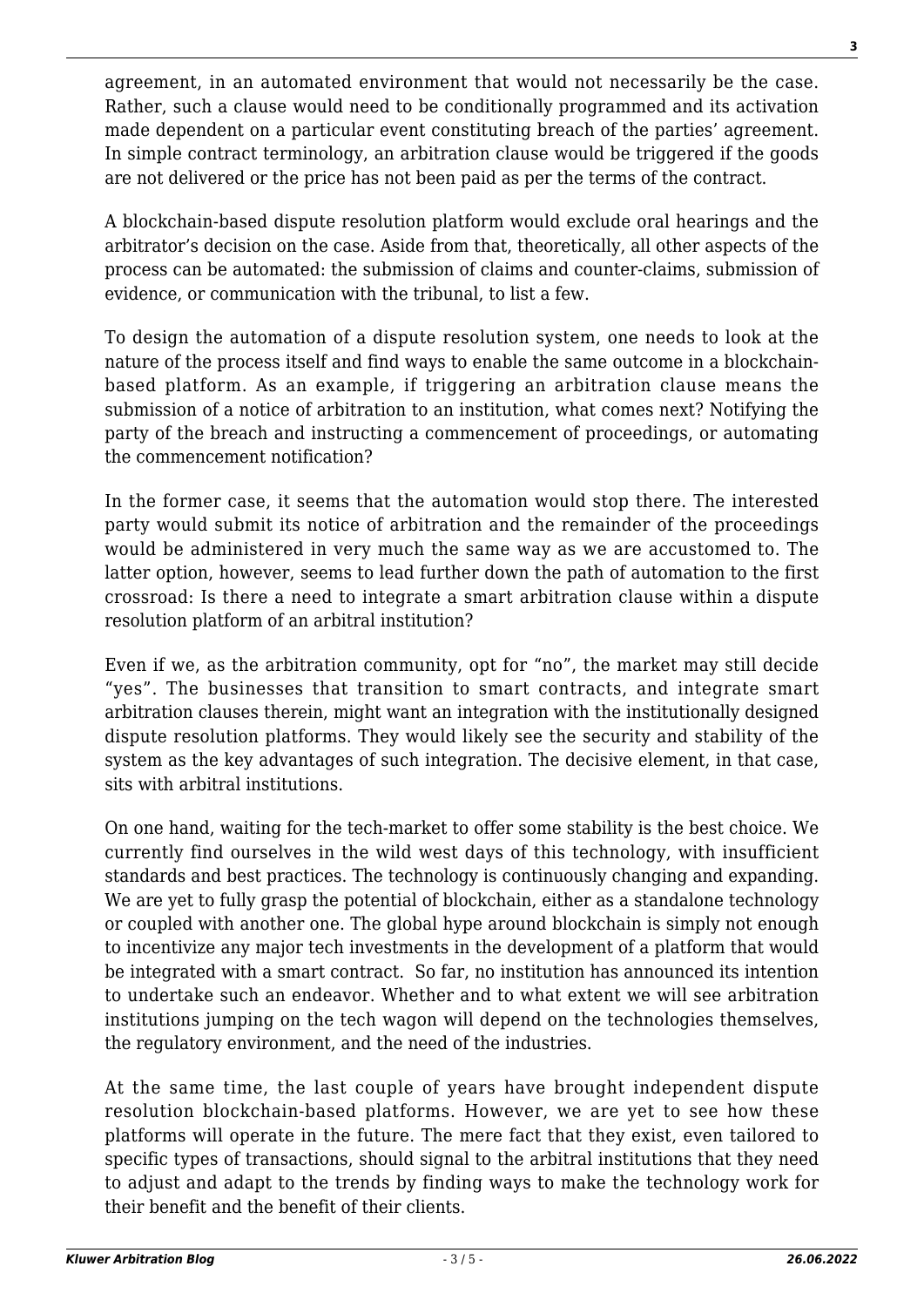#### **So, What Will 2019 Bring?**

It is fascinating to think how far the application of blockchain can lead us. As this technology develops, and new ones emerge, it will take some time to see the extent of their application in practice, and a long time before these technologies become the standard.

We, as a community, have the opportunity to shape the direction in which these technologies are applied. To effectively do so, we will need to expand the audience and include the individuals who are creating these technologies. It is a fundamental shift in the legal industry calling for more discussion across legal and tech industry lines. To effectively code a contract, design a document-storage platform or design an entire dispute resolution platform, we, as a community, need to speak the same language as the programmers. This, in turn, will require us to re-think our approach to arbitration in analog terms and transition to a digital environment.

If you were setting policies for smart-contracts on the blockchain, what checks and balances in the application of the technology would be required to ensure no violation of due process?

#### **Profile Navigator and Relationship Indicator**

Offers 6,200+ data-driven arbitrator, expert witness and counsel profiles and the ability to explore relationships of 13,500+ arbitration practitioners and experts for potential conflicts of interest.

[Learn how](https://www.wolterskluwer.com/en/solutions/kluwerarbitration/practiceplus?utm_source=arbitrationblog&utm_medium=articleCTA&utm_campaign=article-banner) **[Kluwer Arbitration Practice Plus](https://www.wolterskluwer.com/en/solutions/kluwerarbitration/practiceplus?utm_source=arbitrationblog&utm_medium=articleCTA&utm_campaign=article-banner)** [can support you.](https://www.wolterskluwer.com/en/solutions/kluwerarbitration/practiceplus?utm_source=arbitrationblog&utm_medium=articleCTA&utm_campaign=article-banner)

*To make sure you do not miss out on regular updates from the Kluwer Arbitration Blog, please subscribe [here](http://arbitrationblog.kluwerarbitration.com/newsletter/). To submit a proposal for a blog post, please consult our [Editorial Guidelines.](http://arbitrationblog.kluwerarbitration.com/editorial-guidelines/)*